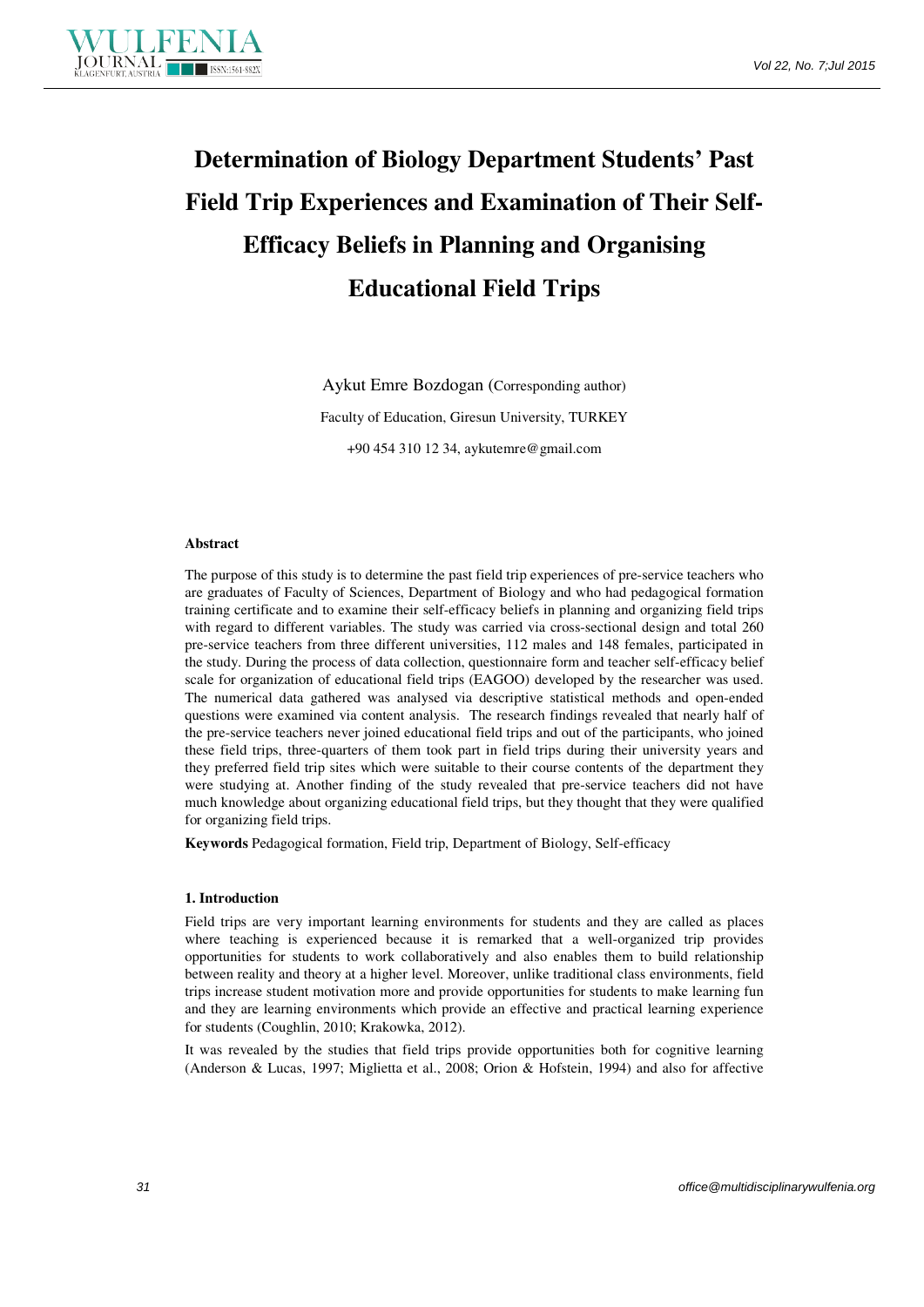

and psychomotor learning; they also develop thinking skills, enhance motivation and awareness, promote social skills, and prepare a substructure for future learning (DeWitt & Storksdieck, 2008; Houser et. al., 2011; Morag & Tal 2012; Orion & Hofstein, 1994; Skop, 2009). Field trips are regarded as effective strategies for arousing interest in science and generating positive attitudes towards science and they have a profound effect on students' taking interest in science (Cha, 2001).

Although their important functions are revealed with the studies conducted, it is known that both teachers and pre-service teachers encounter many problems regarding designing field trips for educational purposes. The most frequently encountered problems during the field trip can be listed as follows: not being able to make connections between the field trips and the course, lack of planning and organization for a successful trip, anxiety for not being able to control the class, time-constraints for the field trip, funding limitations, the length of bureaucratic process, and lack of appropriate and effective evaluation after the field trip (Bowker, 2004; Bozdoğan, 2012; Bozdoğan & Demirbaş, 2006; Coughlin, 2010; Demir, 2007a; Ekeke, 2007; Griffin & Symington, 1997; Güleç & Alkış, 2003; Kisiel, 2005; Nespor, 2000; Noel, 2007; Tal, Bamberger & Morag, 2005; Morag & Tal, 2012; Wunder, 2002). As it is regarded, a good planning, making connections with the course and coordination, well-prepared activities which would actively engage students in learning, and effective evaluation after the trip are required for successful field trips, which appear as long-term school applications (Bowker & Tearle, 2007; Hurley, 2006; Kisiel, 2005; Nespor, 2000; Tal, Bamberger & Morag, 2005). It was also noted that if field trips are planned because of a prize, a need, or a requirement and they are not linked the course, they will not make any academic contributions apart from being fun (Noel, 2007). Teachers have an important role for the evaluation of education in out of school setting, so that they can promote education in school. Teachers should actively participate in the process of planning and coordinating field trips with an educational intent to non-school environments and they must make great efforts for the process of successful field trips (Demir, 2007a; Kete & Horasan, 2013).

As is seen, the studies conducted demonstrated that both teachers and pre-service teachers encounter various problems regarding planning and organizing educational field trips which are specifically made connections between the course and non-school settings and they revealed that professional training must be given to overcome these problems. Considering the fact that students should practice for the trips to be successful (Clark  $\&$  Ashton, 1999), specifically, pre-service teachers' receiving such training during their university years will make contributions to use nonschool environments more effectively in their professional life. However, before pre-service teachers take part in such training process, their self-efficacy beliefs in organizing trips must be identified and this will provide different perspectives to the instructors of the course. In the light of this data, the instructors of the course should plan and organize learning process and also make up the deficiencies which are very important for the professional development of pre-service teachers.

#### **2. The Purpose of The Study**

The purpose of the study is to determine the past field trip experiences of pre-service teachers who are graduates of Department of Biology, Faculty of Sciences, and who had pedagogical formation training certificate and examine their self-efficacy beliefs in planning and organizing field trips with regard to different variables. The research sought answers to the following questions.

- 1. Have pre-service teachers joined field trips with and educational intent in their past experiences?
- 2. What are the qualities of the educational field trips which pre-service teachers joined in their past experiences?
- 3. What is the pre-service teachers' level of competence about organizing an educational field trip?
- 4. Is there a significant difference between total self-efficacy scores of pre-service teachers about planning and organizing a field trip and gender, their state of joining educational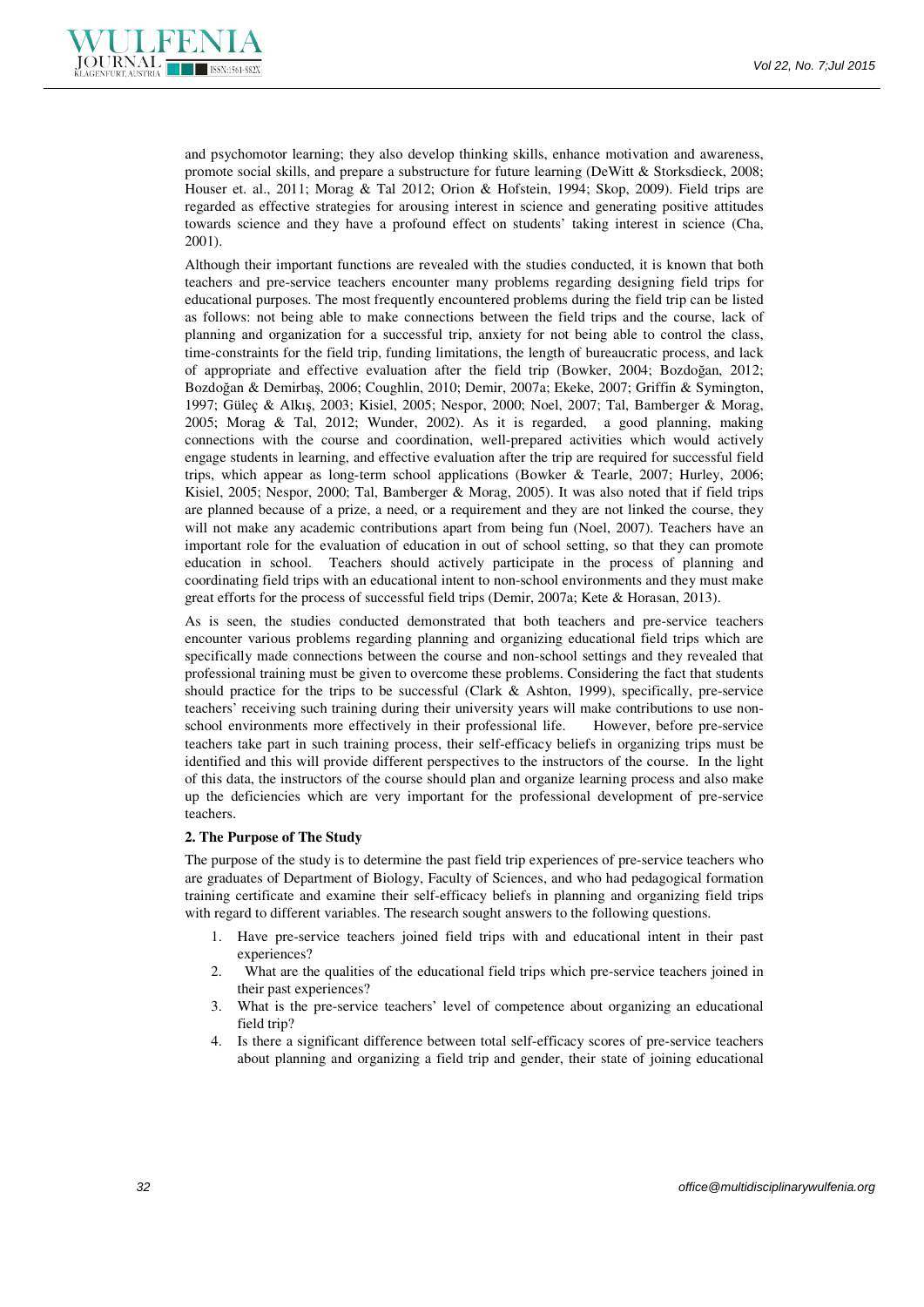

field trips in their past experiences and receiving training about organizing an educational field trip in their past experiences?

**5.** What is the pre-service teachers' level of knowledge about the process of organizing a field trip with an educational intent?

## **3. Method**

In the research, a cross-sectional survey design, one of the quantitative research methods, was used. This method is conducted to make evaluation in line with standards, and to reveal the possible relationships between the events. The main purpose of such research is to identify and explain the case which is examined in detail (Çepni, 2007). This method was used in the study because it was considered that both pre-service teachers' (biology majors) past field trip experiences would be determined and their self-efficacy beliefs in planning and coordinating educational field trips would be examined and described with regard to various variables.

# *3.1. The population of the Study*

Total 260 pre-service biology teachers (biology majors), 112 males and 148 females, who graduated from pedagogical formation training certificate program in three different universities in 2014-2015 academic year participated in the research.

#### **3.2.** *Data Collection Tool*

During the process of data collection, questionnaire form and teacher self-efficacy belief scale for organization of educational field trips (EAGOO) developed by the researcher were used. The questionnaire form consists of 9 close-ended questions and 3 open-ended questions. EAGOO which is composed of total 30 items, 17 positive and 13 negative items, is a 5 point Likert type scale. Validity analysis of the scale was performed and it was found that the factor loadings of the 30 items before being exposed to rotation was between 0,460 and 0,706, but after a Varimax rotation, factor loadings with their being exposed to rotation was found to be between 0,404 and 0,711. It was also detected that the scale's item-total correlation coefficients changed between 0,585 and 0,759. Moreover, total explained variance of the scale was determined to be 50,97 %. As a result of the reliability analysis, the scale's Cronbach's Alfa reliability coefficient was calculated to be 0,931, Guttmann Split-Half value was calculated as 0,889, and Sperman Brown reliability coefficient was computed to be 0,889. These results reveal that the scale has quite a high reliability, every item that is included in the scale serves the general purpose of the scale meaningfully which is to measure the desired quality, and every item is distinctive at a desired level.

#### *3.3. Analysis of Data*

Frequency, percentages and arithmetic average, which are descriptive statistical methods, were used for the statistical analysis of data collected for the sub-problems whose answers were sought within the framework of the general purpose of the research and t-test and one-way ANOVA were benefited from to determine the differences between the independent variables. Data related to the numerical values were arranged in tables and they were interpreted. Whether there is a significant difference between the independent variables or not was tested at the level of  $\alpha = .05$ . Two openended questions in the questionnaire were analysed via content analysis. For that purpose, two researchers examined the responses given to the question in the form individually and they coded the statements of pre-service biology teachers by giving them names. Afterwards, they brought these codes together and they composed the themes considering the common points. Finally, the researchers organized these codes and themes and arranged them in a tabular form. As a result of content analysis, it was found that the percentage of inter-rater agreement was 86%. Some example statements from pre-service teachers' ideas were given below the table which was formed as a result of content analysis.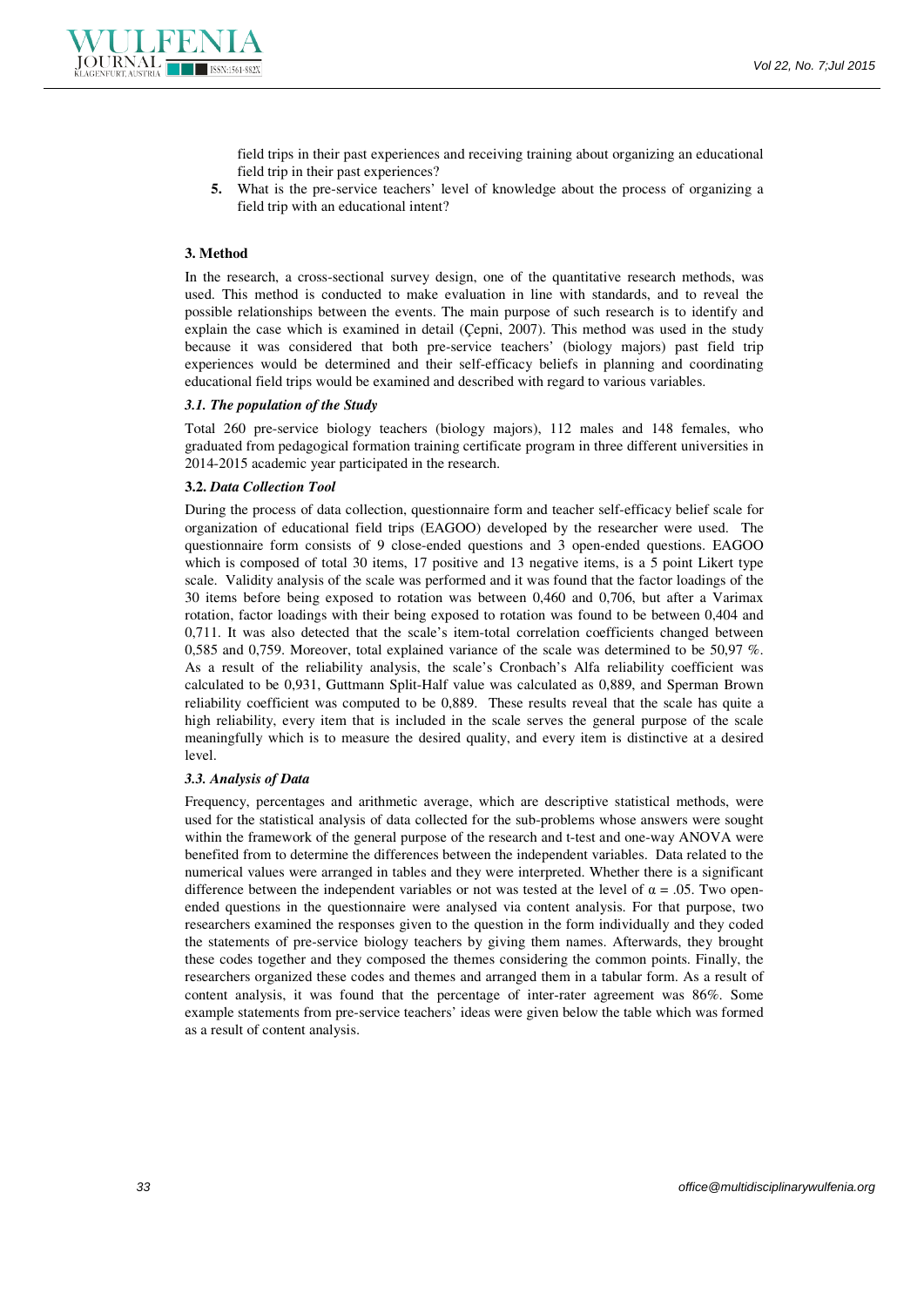

#### **4. Results**

The variables for the pre-service teachers' state of participating educational field trips before, their preferences for the trips, and the person/ institutions that planned and organized the trips were examined and they were presented in Graphic 1, Graphic 2, and Graphic 3.



Graphic 1. Pre-service teachers' state of participating in educational field trips in their past experienecs (N=260)

**Graphic 2**. People or institutions that organized the educational field trips which pre-service taechers participated (N=260)

**Graphic 3** Field trip sites which pre-service teachers visited (N=148)

#### *For Graphic 3:*

*National Parks; Ulugöl natural Park, Kızılırmak Delta, Bird Sanctuary (Kuş Cenneti), Ilgaz National Park, Gelibolu National Park,, Hamsilos Natural Park, Bird Sanctuary National Park,, Sultan Marshes National Park Ayder National Park, Uzungöl, Hatila Valley National Park, Karagöl National Park, Bolu Abant National Park and etc. Various Organizations; Water treatment plant, , Food factory, Universities. Botanical Gardens; Batum Botanical Garden, Đstanbul University Botanical Garden, Gaziantep Botanical Garden and et. Natural Monuments; Karaca Cave, Fairy Chimneys, and etc. . Science Centres ; Feza Gürsey Science Centre , METU Science Centre and etc..* 

When Graphic 1 is examined, it is revealed that 112 of the pre-service teachers (43%)have never been to any educational field before, but 18 of them (57%) have joined field trips for educational purposes. It was discovered that out of 148 teacher candidates who joined educational field trips, 32 of them (12%) participated in these trips while they were studying in high school and 116 of them (45%) took field trips for educational purposes at the university. When Graphic 2 was examined, it was determined that 108 pre-service teachers (42%) participated in educational field trips which were organized by the schools and 40 of them (15%) joined such trips with their friends / working groups. When Graphic 3 was analysed, it was found that 84 of the pre-service teachers (57%) participated in the educational field trips which were organized to National Parks, 32 of them (21%) to various institutions and organizations, 16 of them (11%) to Botanical Gardens, 12 of them  $(8\%)$  to Natural Monuments, and 4 of them  $(3\%)$  to Science Centres. It is considered that the reason for more than half of the pre-service teachers' participation in field trips for educational purposes organized to National parks is that these sites may have been suitable for the course contents of Department of Biology.

Content analysis of the responses given to the open-ended question " What contributions did educational field trips to non-school environments make to you?" asked to the pre-service teachers who have been to educational field trips before within the context of the research was performed and it was presented in Table 1.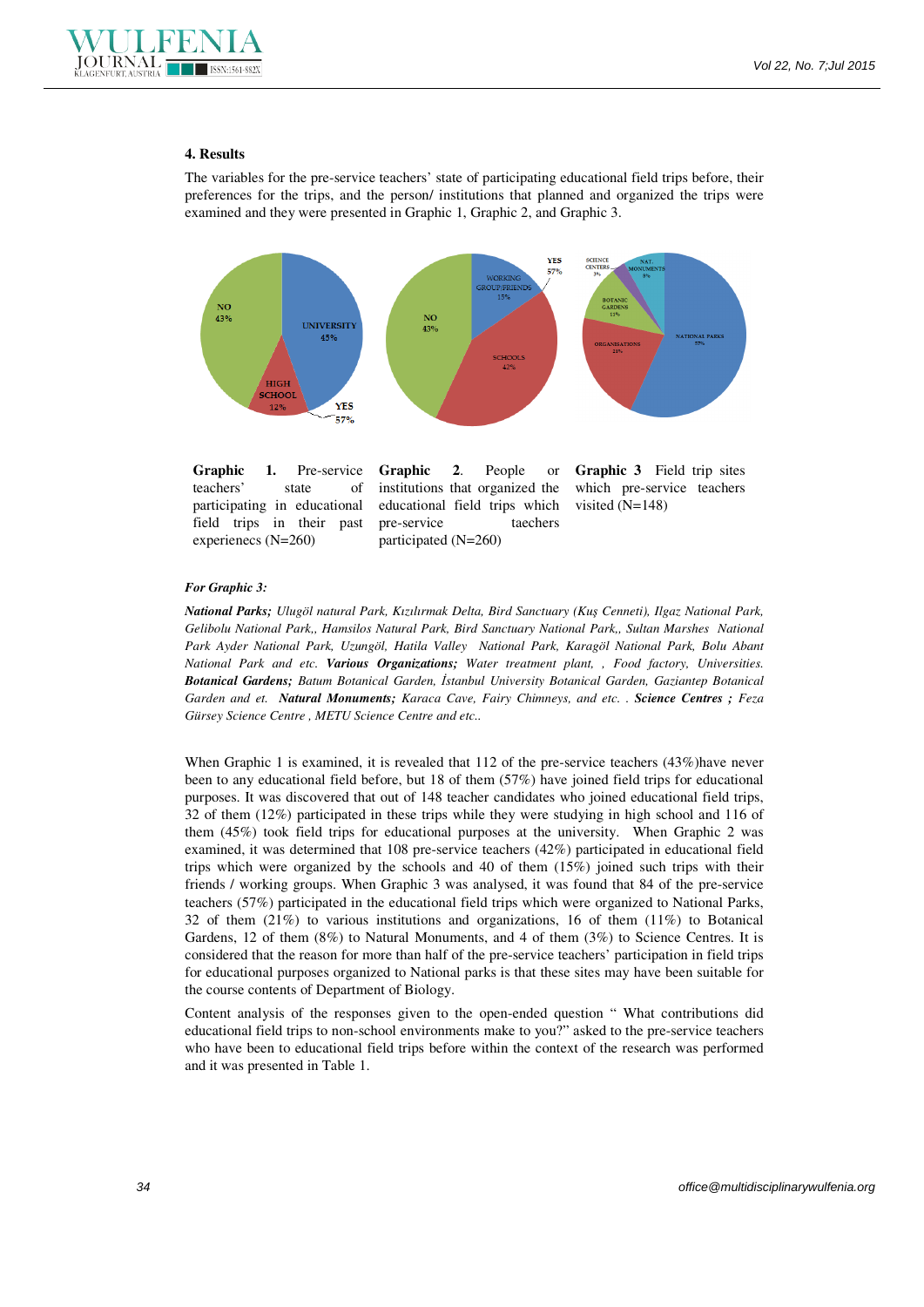

| <b>Pre-service Teachers' Views</b>                                                                                                                                                | f  | $\mathcal{G}_{\mathcal{O}}$ |
|-----------------------------------------------------------------------------------------------------------------------------------------------------------------------------------|----|-----------------------------|
| 1. They enabled me to gain new knowledge/ detailed information which I did not<br>know before.                                                                                    | 44 | 29.7                        |
| 2. Viewing the practical applications of the theoretical knowledge I acquired at<br>school, materialised this knowledge which became meaningful and their retention<br>increased. | 40 | 27.0                        |
| 3. They enabled me to understand scientific method.                                                                                                                               |    | 36 24.3                     |
| 4. They created awareness by fostering my interest in various topic/ events.                                                                                                      | 12 | 8.1                         |
| 5. They made contribution to learning with fun.                                                                                                                                   | 12 | 8.1                         |
| 6. They made us gain different experiences.                                                                                                                                       | 4  | 2.7                         |

**Table 1.** Pre-service teachers' views about the trips they took (n=148)

44 of the pre-service teachers (29.7%) stated that as a result of the educational field trips, they acquired new/detailed knowledge about the subjects which they did not know before. 40 of the teacher candidates (27%) stated that thanks to educational field trips which they took, the theoretical / abstract knowledge which they acquired in the school materialized and became meaningful and they added that their retention increased; therefore, trips promoted education in the schools. 36 of the pre-service teachers (24.3%)stated that they learned what kind of process was scientific method. 12 of them  $(8.1\%)$  remarked that thanks to the field trips with an educational intent, their interest in different subjects/ events increased and this created awareness for them. Finally, 4 prospective teachers (2.7%) stated that they gained experience with educational field trips. For example, while one of the pre-service teachers said, *"I learned the process which scientific studies went through with these trips*  $(M_{12})$ *"*, the other one said, *"... I saw plant species which I have not seen before in botanical garden which I went to*  $(F_{16})$ *"*, still another one said, " *…. I had the opportunity to learn many things, which I did not know, related to my major (F88)"*. While a pre-service teacher stated, "*I obtained detailed information about the bird's anatomy and migration in the bird sanctuary where I went*  $(F_5)$ ", another teacher said, "*I had the opportunity to explore the plants' and animals' habitat in the trip*. *What l learned in the course became more meaningful. My knowledge materialized (M60)"*. Still another teacher candidate said, "*It helped me to learn the subjects which I could not comprehend in theory more easily and retain them (M120)"*. Another teacher who went on a trip to Hamilos Natural Park in Sinop stated, *"I can say that information I had materialized and became more meaningful (F<sub>42</sub>)". A pre-service teacher who* went to Gelibolu *(Gallipoli)* Natural Park stated, *"This trip enabled me to understand the spirit of Çanakkale (Gallipoli) better. I saw how our ancestors fought to come to these days and I think that my awareness increased (F92)"*. One of the pre-service teachers who went to Batum Botanical Garden stated, *"I did not know that trees and plants were so fascinating. My interest in plants has increased (F70)"*. Another teacher candidate who took a trip to water treatment plant opined, *"….I gained information about the functioning and operation principles of the machines there*  $(F_{72})$ *".* A pre-service teacher responded this question like that: *"I think that it is remembered easily and I spent time having fun (F172)"*. Another candidate who participated in a technical trip to Nevşehir said, *"…We had experience with fermentation process, which was demonstrated in practice (F220)"*. One of the pre-service teachers responded, *"…I understood that plants and animals are not as simple as they are viewed, in fact, it takes only seconds to damage them; however, it takes years for them to grow. I can say that I am much more sensitive now (F112)"*.

Pre-service teachers' state of receiving training about planning and organising educational field trips (seminar, training, course, etc.,), their place of education, and the desires of those students who did not receive training but who wanted to receive training were examined and presented in Table 2.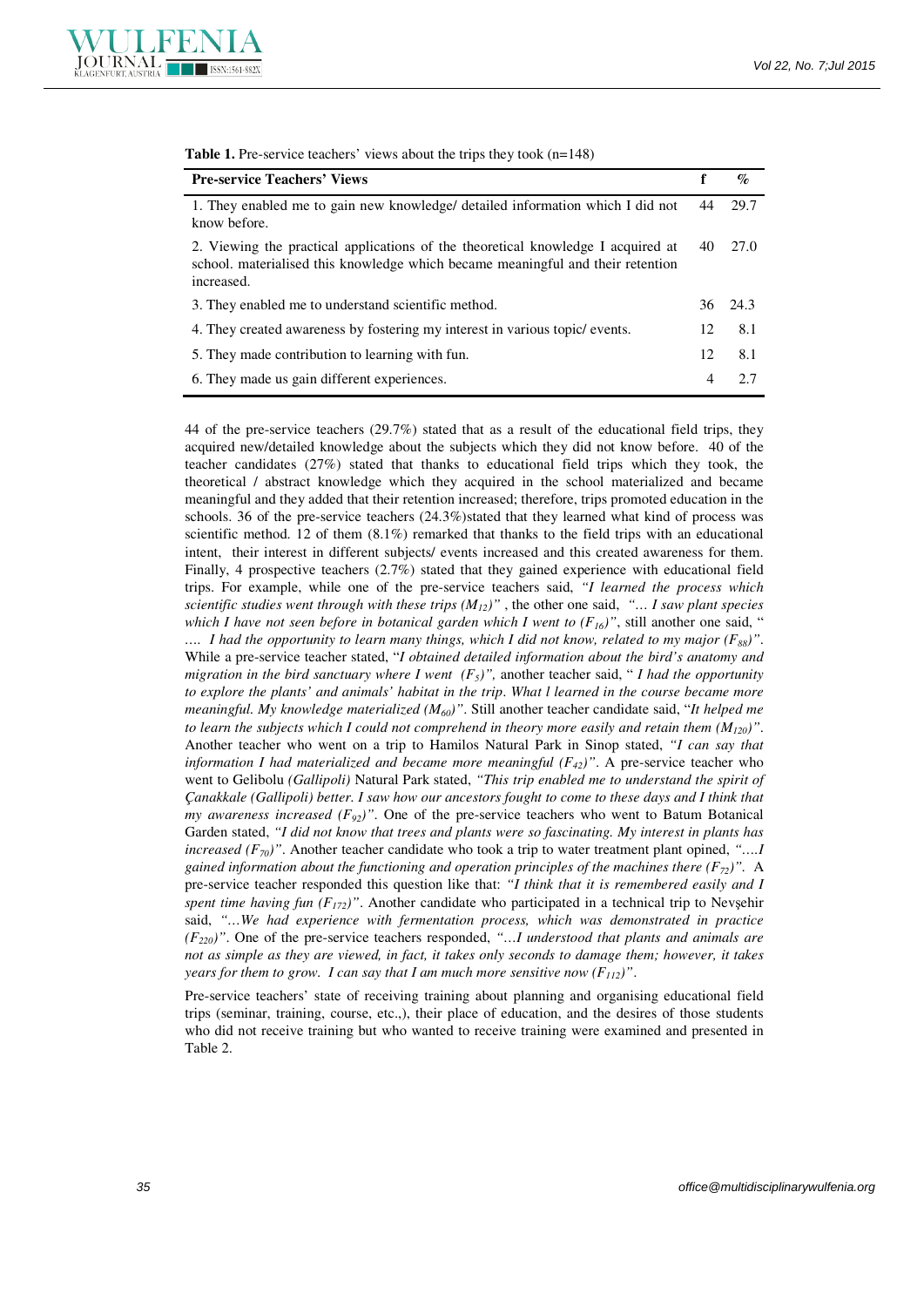| <b>Pre-service Teachers' Views</b>                                 |     | $\%$ |
|--------------------------------------------------------------------|-----|------|
| Pre-service teachers' training status $(N=260)$                    |     |      |
| Yes                                                                | 24  | 9.3  |
| N <sub>0</sub>                                                     | 236 | 90.7 |
| Pre-service teachers' wish about receiving training status (N=236) |     |      |
| Yes                                                                | 168 | 71.1 |
| N <sub>0</sub>                                                     | 68  | 28.9 |

**Table 2.** Pre-service teachers' training and wishes to receiving training about planning and organizing educational field trips

When Table 2 was examined, it was revealed that out of 260 pre-service teachers, 236 of them (91%) did not receive any training (seminar, training, course, etc.,)about planning and organizing educational field trips in their past educational experiences (selective course, course, seminar, etc.,), 24 of them (9%) received training and the whole training was actualized in university years. In Table 2, the wishes of 236 pre-service teachers who did not receive training before but who wanted to get training were examined. It was found that 168 of them (71%) wanted to receive such education whereas 68 of them (29%) did not feel the need to get such training.

Pre-service teachers' reasons for wanting to receive training or not on planning and organizing educational field trips were examined and presented in Table 3.

Table 3. Pre-service teachers' views on wanting to receive training or not (n=236)

| <b>Pre-service Teachers' Views</b>                                                      |     | $\%$  |
|-----------------------------------------------------------------------------------------|-----|-------|
| <b>Pre-service teachers who want to receive training</b>                                |     |       |
| 1. To have information about organizing an educational field trip                       | 128 | 54.3  |
| 2. To gain experience by observing implementations of educational field trips           | 22  | 9.3   |
| 3. To facilitate learning by using non-school environments effectively in my<br>lessons | 18  | 7.6   |
| Pre-service teachers who do not want to receive training                                |     |       |
| 1. Due to burnout which results from intensive undergraduate program                    | 24  | 10.2. |
| 2. No response                                                                          | 44  | 18.6  |

When Table 3 was examined, 128 pre-service teachers (54.3%) stated that they needed such a training because they wanted to gain information about how to plan and organize field trips for educational purposes, 22 of them (9.3%) stated that they wanted to gain experience by observing the implementations of field trips for educational purposes and finally 18 of them explained that they were in need of such a training as they wanted to use the non-school environments effectively in their courses. For that purpose, one of the pre-service teachers said, *"I would like to get such training because I can both develop myself and also obtain information (M<sub>2</sub>)" . Another candidate* stated,*"…if I become a teacher, I can offer more effective learning opportunities for my students (M6)"* and still another teacher said, *"I would like to learn the relationship between non-school settings and education and use them when I become a teacher (F22)"* While a pre-service teacher said, *"…. To gain experience about planning and organizing trips (M34)"*, the other teacher said *"…to be more conscious and to have information by developing myself (F54)"*. Still another preservice teacher expressed her opinion like that: *"…. To be more helpful and useful about what I can do on a trip with my students (F104).* The other teacher remarked*, "Because teaching frequently in the classroom will cause monotony, it may become boring. Therefore, by receiving*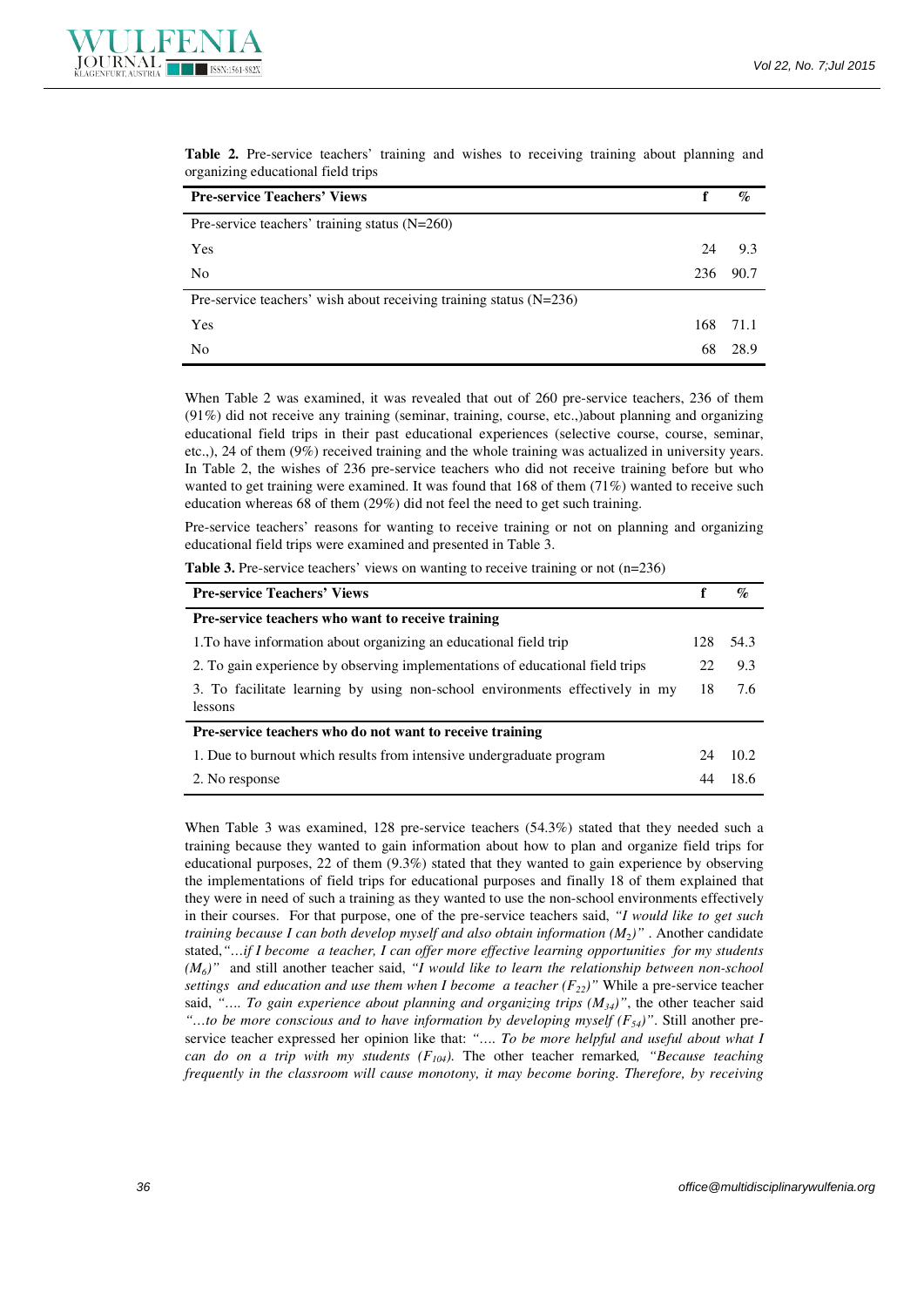

*such training and using non-school environments in my lessons, I believe that my students will show interest in my courses (M112)"*. While another teacher candidate said, *"I would like to receive training to gain more knowledge about my major (M62),* the other one stated, *"Because I would have the chance to gain different knowledge in different circumstances. I could have accumulated more knowledge via course, etc.,(F132)".* Another teacher candidate said, *"I would like to be more experienced when I carry out such an activity with my students*  $(K_{82})$ *"*. Another candidate expressed his opinion in that way: *"I think out of school settings are more beneficial for education and teaching. That's why I would like to obtain information (M96)"*. One of the preservice teachers answered, *"Promoting education in school with such activities allows for knowledge to retain more in brain. Therefore, when I become a teacher, I would like to be informed and learn how to follow a new path (M208)"*. In addition to this, 24 pre-service teachers (10.2%) stated that although they had not received such training before, due to burnout resulting from intensive undergraduate program, they did not want to get such training. 44 candidates (18.6%) did not express their reasons for not wanting to receive training. In this respect, a preservice teacher said, *"Throughout my education life I have taken so many courses that I do not want to do any activity related to school*  $(F_{76})$ ". Another teacher stated, "I do not want to take any *courses (M106).* Still another candidate remarked*, "… we have taken many courses in the school, so I think I can plan and organize a trip (F118)"*.

Pre-service biology teachers' total EAGOO scores were examined regarding gender, state of participation in an educational field trip, receiving training related to planning and organizing a field trip for educational purposes, and students' who did not receive such training related to planning and organizing an educational field trip but want to get such education and they were presented in Table 4

| <b>Variables</b>                                                                                                          | f   | Min. | Max. | M(SD)      | t<br>value | p         |
|---------------------------------------------------------------------------------------------------------------------------|-----|------|------|------------|------------|-----------|
| Gender*                                                                                                                   |     |      |      |            |            |           |
| Male                                                                                                                      | 112 | 3.13 | 4.70 | 3.79(.403) | 0.874      | .383      |
| Female                                                                                                                    | 148 | 2.73 | 4.93 | 3.84(.486) |            |           |
| <b>Their</b><br>state<br>of<br>joining<br>educational field trips *                                                       |     |      |      |            |            |           |
| Yes                                                                                                                       | 148 | 2.73 | 4.70 | 3.83(.439) | 0.015      | .988      |
| N <sub>0</sub>                                                                                                            | 112 | 3.13 | 4.93 | 3.82(.469) |            |           |
| <b>Their</b><br>of<br>state<br>receiving<br>training about<br>organizing a<br>trip*                                       |     |      |      |            |            |           |
| Yes                                                                                                                       | 24  | 3.53 | 4.70 | 3.96(.452) |            |           |
| N <sub>0</sub>                                                                                                            | 236 | 2.73 | 4.93 | 3.82(.450) | 1.620      | .106      |
| The state of those who did not<br>receive training on organizing<br>trips but who<br>wanted<br>to<br>receive education ** |     |      |      |            |            |           |
| Yes                                                                                                                       | 168 | 2.73 | 4.93 | 3.76(.468) | 2.662      | $.008***$ |
| N <sub>0</sub>                                                                                                            | 68  | 3.30 | 4.70 | 3.93(.378) |            |           |

**Table 4.** An examination of pre-service biology teachers' EAGOO total scores regarding various variables

 *PS. n=260 total M(SD)=3.82(.453), df=\*258 and\*\*234 for t-test, \*\*\*p<.05.*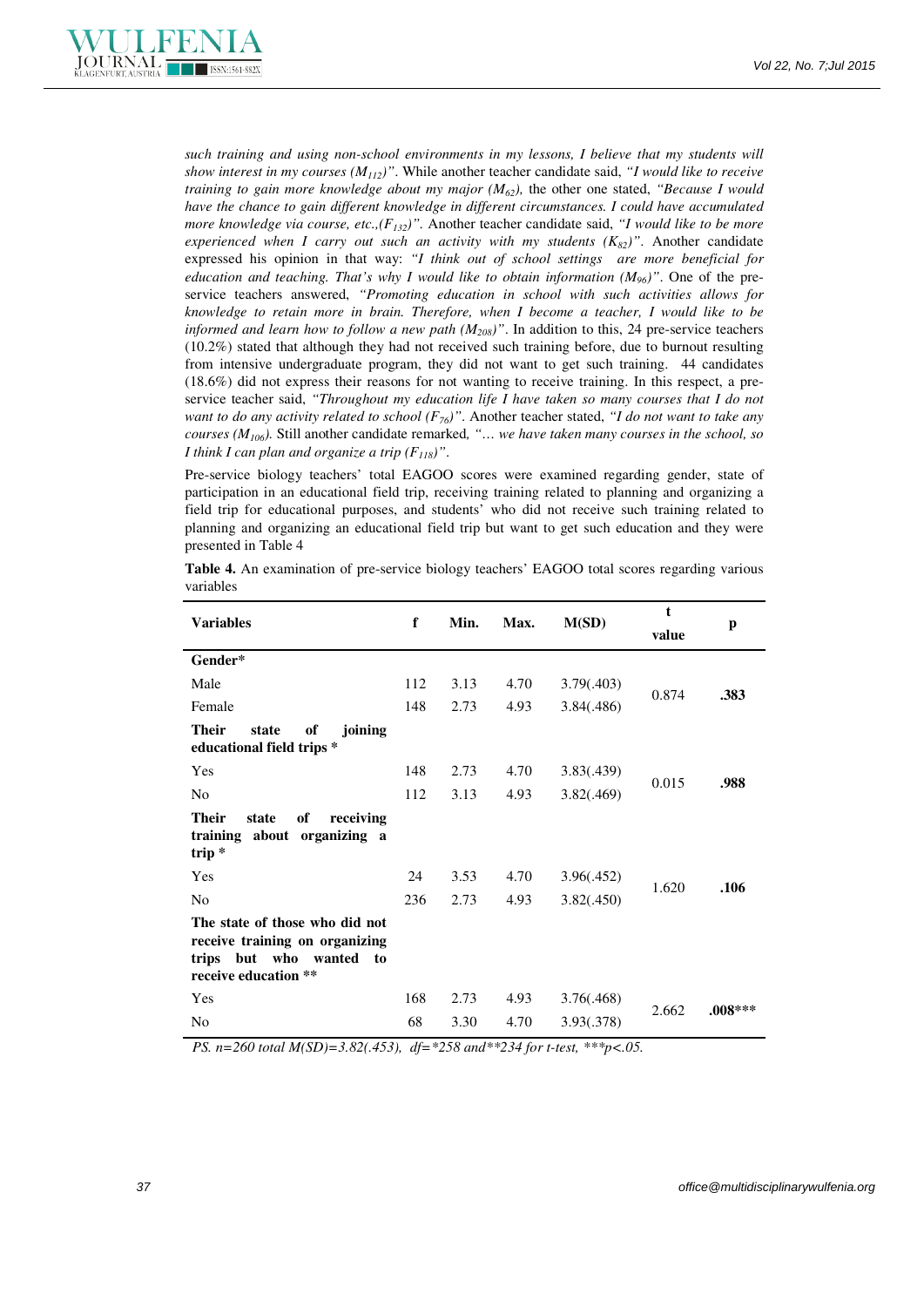

It was determined that pre-service teachers regarded themselves qualified to plan and coordinate an educational field trip *(M=3.82)*. When pre-service teachers' self-efficacy in planning and organizing a field trip for educational purposes regarding gender was examined, it was found that average scores of male pre-service teachers (*(M=3.79)* were lower than female pre-service teachers  $(M=3.84)$ ; however, there was not a significant difference between them  $(p=.383)$ . In addition, it was revealed that there was not a significant difference  $(p=988)$  between the selfefficacy scores of pre-service teachers who joined educational field trips *(M=3.83)* in their past experiences and those who did not participate in educational field trips *(M=3.82)*. Moreover, a significant difference was not observed *(p=.106)* between the self-efficacy scores of pre-service teachers who received training (selective course, course, seminar, etc.,) on how to plan and organize an educational field trip *(M=3.96)* during their university life and those who did not get any training $(M=3.82)$ . However, when total scores were examined, it was found that the scores of pre-service teachers who received training were higher than the scores of candidates who did not get such training. This finding reveals that training which is received during the university education can make positive contributions to pre-service teachers to regard themselves qualified about planning and organizing educational field trips.

An interesting finding in the study is that pre-service teachers who participated in the study and did not get training on planning and organizing field trips for educational purposes can not decide whether they want to receive such training or not. In this respect, it was found that there was a meaningful difference *(p=.008)* between the total scores of pre-service teachers who wanted to receive education  $(M=3.76)$  and those who thought that they did not need training  $(M=3.93)$ . which was in favour of pre-service teachers who did not want to receive training. In other words, it was determined that when compared to pre-service teachers who did not receive training but who stated that they needed such training, pre-service teachers who did not receive any training about how to plan and organize an educational field trip and who opined that they did not feel the need for such education considered themselves more competent at a significant level regarding planning and organizing a trip. Pre-service biology teachers' level of knowledge related to planning and organizing a field trip for educational purposes was examined and it was presented in Table 5.

| <b>Process</b>  | Things to do                                                                                                                   | $\mathbf f$ | $\mathcal{G}_{\mathcal{O}}$ |
|-----------------|--------------------------------------------------------------------------------------------------------------------------------|-------------|-----------------------------|
|                 | a) Educational Preparation Process                                                                                             |             |                             |
|                 | Gathering information about the field trip site                                                                                | 133         | 51.5                        |
|                 | Informing students about the trip                                                                                              | 119         | 45.7                        |
| Before the trip | Identifying the purpose of the trip                                                                                            | 88          | 33.8                        |
|                 | Making connections between the trip and course<br>subjects/<br>objectives                                                      | 64          | 24.6                        |
|                 | Preparing the teaching materials to be used during the trip                                                                    | 36          | 13.8                        |
|                 | Finding a guide (if required)                                                                                                  | 28          | 10.7                        |
|                 | Visiting the trip site before (if required)                                                                                    | 13          | 5.0                         |
|                 | b) Bureaucratic Procedure and Transportation                                                                                   |             |                             |
|                 | Preparing a trip plan (means of transport, number of people,<br>destination, fare, etc.,) and presenting it to the authorities | 160         | 61.5                        |
|                 | Granting permission and carrying out informing process                                                                         | 104         | 40.0                        |
|                 | Informing the authorities in the trip site / obtaining information                                                             | 29          | 11.1                        |
|                 | c) Food and Beverage and Accommodation:                                                                                        |             |                             |
|                 | Meeting the food and accommodation needs                                                                                       | 84          | 32.3                        |

**Table 5.** Knowledge level of pre-service biology teachers about planning and organizing a field trip for educational purposes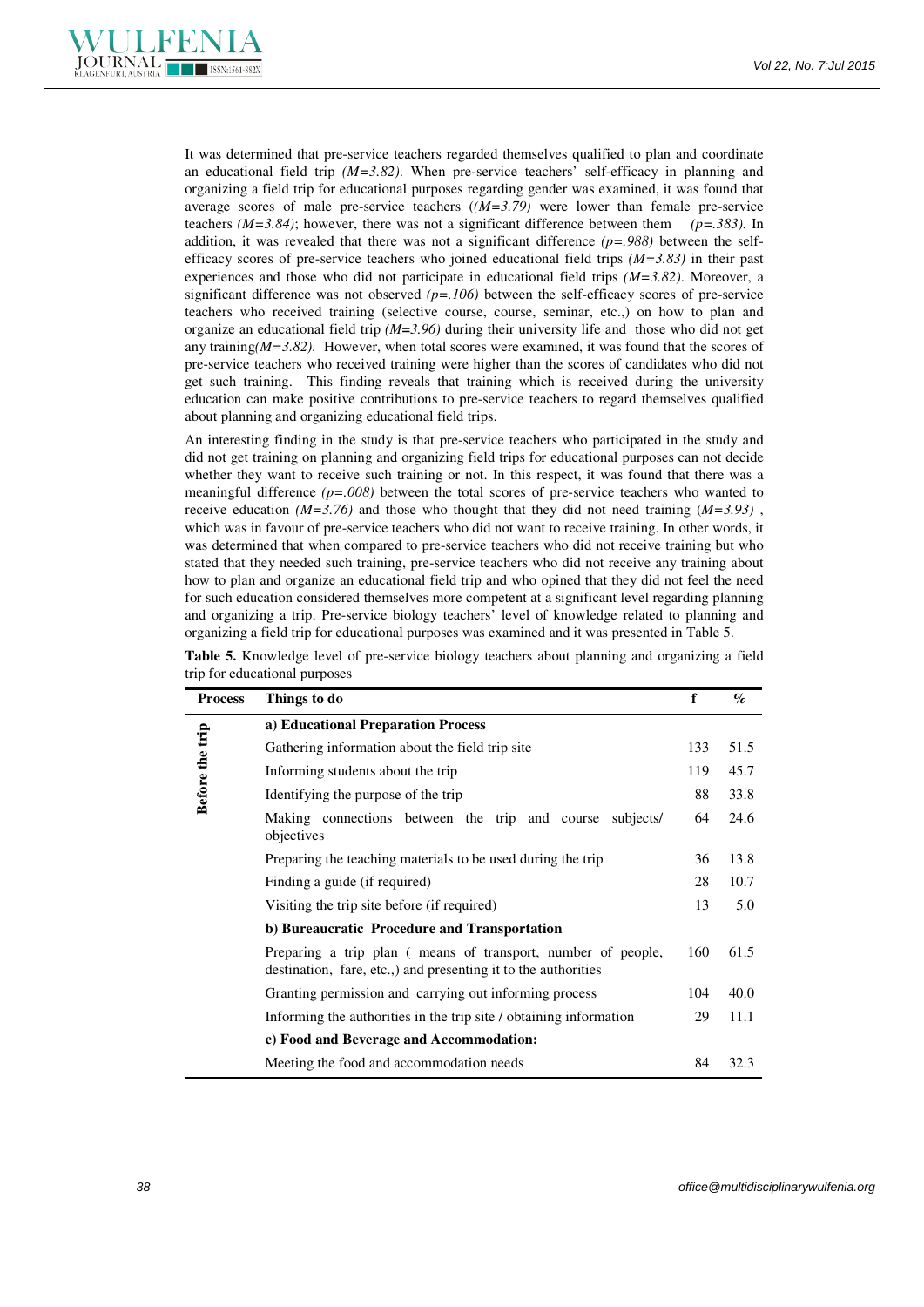

| During the trip | Providing concrete learning experiences via giving information and<br>answering the questions                                                                                                                                                                                                                                                                                                                                                                                                                                                                                                                              | 108            | 41.5 |
|-----------------|----------------------------------------------------------------------------------------------------------------------------------------------------------------------------------------------------------------------------------------------------------------------------------------------------------------------------------------------------------------------------------------------------------------------------------------------------------------------------------------------------------------------------------------------------------------------------------------------------------------------------|----------------|------|
|                 | Providing opportunities for learning with fun without giving too<br>much responsibility                                                                                                                                                                                                                                                                                                                                                                                                                                                                                                                                    | 60             | 23.1 |
|                 | Promoting active participation and social interaction                                                                                                                                                                                                                                                                                                                                                                                                                                                                                                                                                                      | 45             | 17.3 |
|                 | Controlling classes                                                                                                                                                                                                                                                                                                                                                                                                                                                                                                                                                                                                        | 39             | 15.1 |
|                 | Providing opportunities for concrete experiences by exploring<br>knowledge                                                                                                                                                                                                                                                                                                                                                                                                                                                                                                                                                 | 28             | 10.7 |
|                 | Promoting motivation and sustaining it at a higher level                                                                                                                                                                                                                                                                                                                                                                                                                                                                                                                                                                   | $\overline{4}$ | 1.5  |
|                 | Providing students free time activities in line with their interests                                                                                                                                                                                                                                                                                                                                                                                                                                                                                                                                                       |                |      |
|                 | Making use of the teaching materials which were prepared                                                                                                                                                                                                                                                                                                                                                                                                                                                                                                                                                                   |                |      |
|                 | Developing various skills (Critical thinking, research, etc.,)                                                                                                                                                                                                                                                                                                                                                                                                                                                                                                                                                             | ---            |      |
|                 | Evaluating the trip (discussion, question and answer, etc.,)                                                                                                                                                                                                                                                                                                                                                                                                                                                                                                                                                               | 105            | 40.4 |
|                 | Informing those concerned / organizations                                                                                                                                                                                                                                                                                                                                                                                                                                                                                                                                                                                  | 31             | 11.9 |
|                 | Determining whether the trip reached its aims via assessment tools                                                                                                                                                                                                                                                                                                                                                                                                                                                                                                                                                         | 21             | 8.1  |
| After the trip  | Writing a trip report, presenting it, and exhibiting the visuals on<br>notice boards                                                                                                                                                                                                                                                                                                                                                                                                                                                                                                                                       | 20             | 7.7  |
|                 | Suggesting new ideas to make the next trip more effective                                                                                                                                                                                                                                                                                                                                                                                                                                                                                                                                                                  |                |      |
|                 | necessary permission must be obtained. With regard to length of trips and "food and beverage and<br>accommodation", it was discovered that 32.3 % of the pre-service teachers emphasized that food<br>and accommodation needs must be met. Within the scope of the things to do during the trip, it was                                                                                                                                                                                                                                                                                                                    |                |      |
|                 | determined that 41.5% of the teacher candidates stated that students must be informed in the trip<br>site and the questions they ask must be answered, $23.1\%$ of them indicated that opportunities to<br>make learning fun must be promoted, 17.3% of them stated that active participation and social<br>interaction must be fostered, and 15.1% of them emphasized that class control must be provided in<br>the trip site. Concerning the things to do after the trip, it was revealed that 40.4 % of pre-service<br>teachers stressed that the trip must be evaluated through discussion, question and answer, etc., |                |      |
|                 | after the trip and 11.9% of them emphasized that families and administration must be informed.<br>5. Discussion, Conclusion and Suggestions                                                                                                                                                                                                                                                                                                                                                                                                                                                                                |                |      |

### **5. Discussion, Conclusion and Suggestions**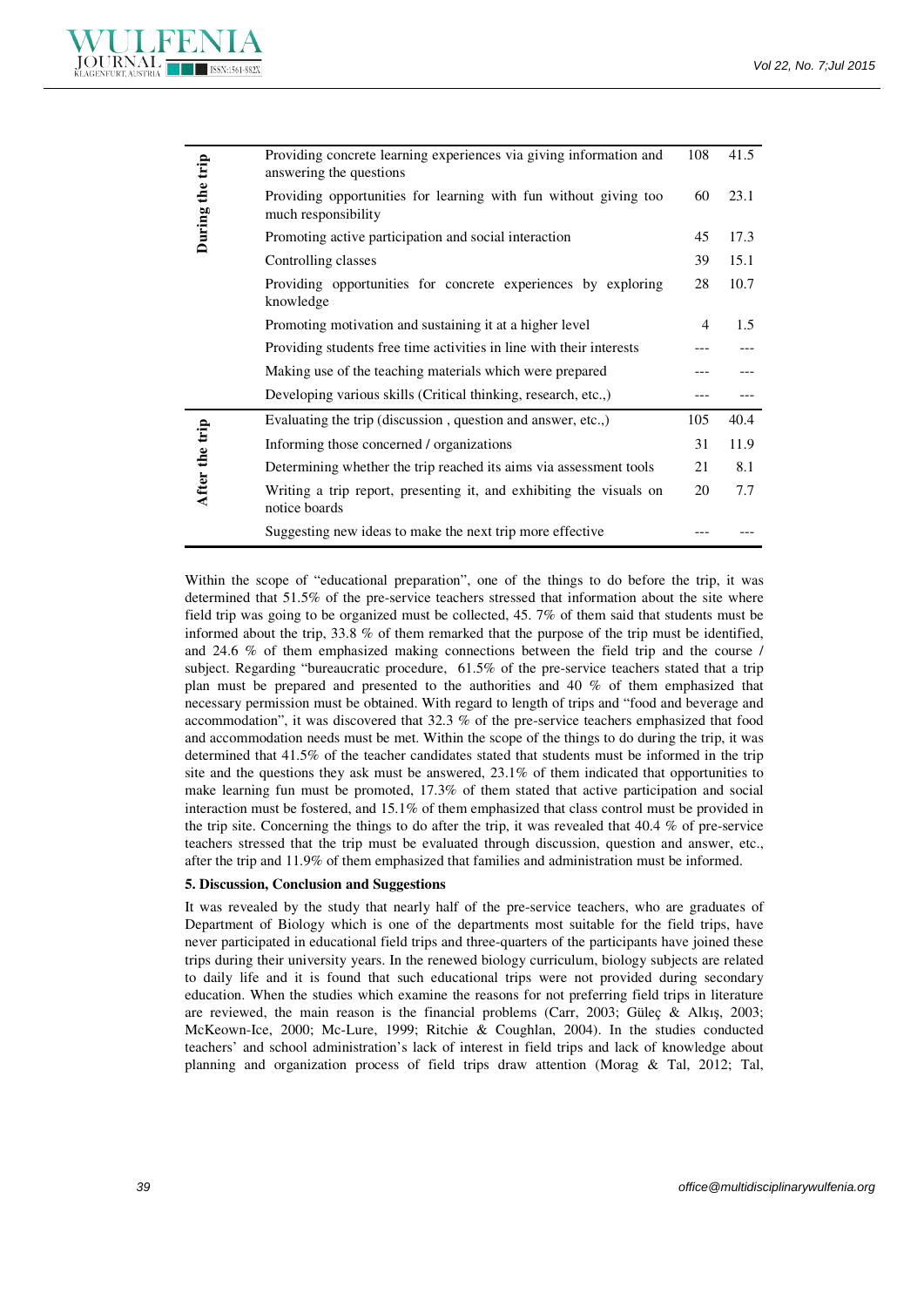

Bamberger & Morag, 2005). In addition to this, tight curricula (McKeown-Ice, 2000), lack of information about the content of the trip, long travel time and weather conditions (Goh  $\&$  Ritchie, 2011) attract the attention. With regard to organization of field trips for educational purposes, it is suggested that universities should provide financial support and they should implement different courses to their teaching programs. These recommendations are precautions which will increase pre-service teachers' demand for field trips. Moreover, it is suggested that teachers who teach secondary school biology courses should be encouraged by the school administration and the directors regarding planning and designing educational field trips and they should be informed about this field. Furthermore, the results of the study reveal that participation of three-quarters of the pre-service teachers who joined educational field trips in such educational field trips organized by the schools demonstrate the importance of the schools. It was discovered in literature that teachers and class mates had an effect on students' participation in field trips (Goh & Ritchie, 2011; Wong & Wong, 2008; Xie, 2004). However, the studies reveal that the students who join outside the school setting activities acquire more knowledge and scientific thinking skills (Crowley et. al., 2001) and outside the school settings develop students' problems solution skills quite a lot when compared to the other students (Carr, 2004) .

It was revealed that more than three-quarters of pre-service biology teachers (biology majors) who participated in educational field trips in their past experiences preferred national parks botanical gardens, and natural monuments. It is considered that with regard to professional development, such a condition occurs due to their preferences of trip sites suitable to the content of the courses which they study at the department. Considering the fact that most of the students choose field trips because they think that they are beneficial to their studies and future careers, it can be suggested that educators should use field trips as a path in this context. Moreover, educators must emphasize the importance of field trips by stating that students will be able to observe the implementations of the concepts learned in the classroom in the real world via field trips. Thus, question marks in students' minds about the purpose of the trip will be removed and also it will help them to take a positive attitude towards field trips (Goh & Ritchie, 2011).

Nearly one-third of the pre-service teachers who participated in field trips with an educational intent in their past experiences stated that they gained new and detailed information with these trips, three-quarters of them said that the knowledge they gained in the school became concrete and meaningful and added that they had information about scientific method. It is revealed in the studies that field trips have positive effects on cognitive learning (knowledge, understanding, and thinking skills) (Anderson & Lucas, 1997; Houser et. al., 2011; Miglietta et al., 2008; Morag & Tal 2012; Orion & Hofstein, 1994; Pace & Tesi, 2004; Skop, 2009; Wong &Wong, 2009). Still other studies prove that field trips develop independent analysis skills (Skop, 2009), and a field trip makes contributions regarding planning, coordinating students, effective time management and collaborating with other teachers (Krahenbuhl, 2014). As a result of the study, nearly all the pre-service teachers stated that they did not receive any training (selective course, course, seminar, etc.,) related to planning and organizing educational field trips in their past educational lives and two-thirds of them stated that they wanted to receive such training. An interesting finding is that nearly one-third of the pre-service teachers who have not received training before still do not want to receive such training.

Another finding of the study is that pre-service teachers consider themselves competent regarding planning and organizing an educational field trip *(M=3.82).* It is revealed in the study that there was not a meaningful difference between pre-service teachers' total EAGOO scores and gender, participation in the trips, receiving training on this subject, and self-efficacy points. However, it is found that the self-efficacy scores of pre-service teachers who received training about how to plan and organize an educational field trip (selective course, course, seminar, etc.,) *(M=3.96)* was higher than self-efficacy scores of the pre-service teachers who did not get training *(M=3.82)*. This finding demonstrates that training received during the higher education will make positive contributions to pre-service teachers' regarding themselves self-sufficient with respect to planning and organizing field trips for educational purposes. When it is considered in literature that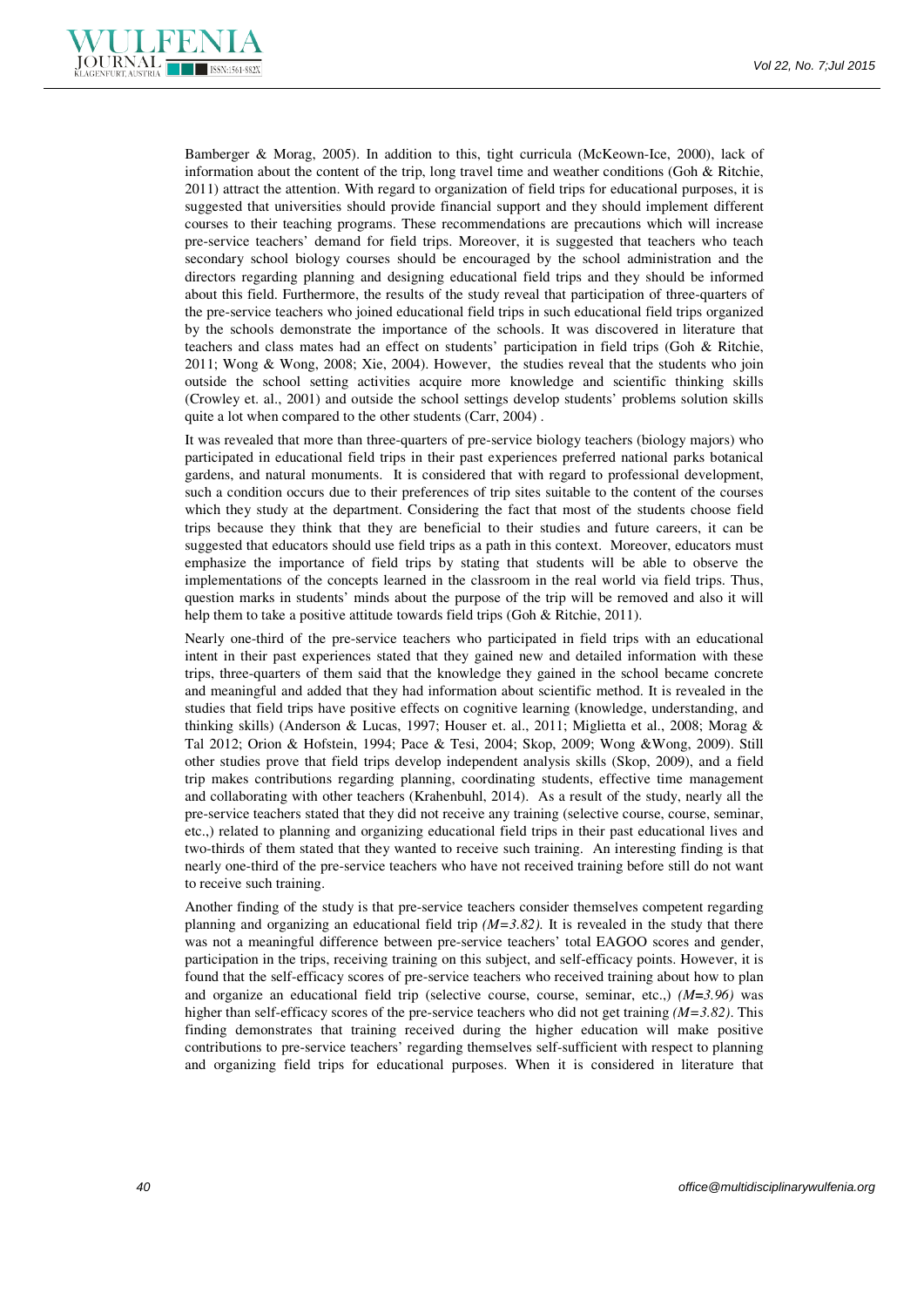

knowledge and experiences which retain most in brain are provided with field trips (Krakowka, 2012) and even an average student who joins field trips in the class develops his/her research and analytical skills (Hefferan, Heywood & Ritter, 2002), pre-service teachers' gaining various experiences with such implementations will make contributions to their professional development. In this respect, the studies conducted reveal that thanks to field trips, prospective teachers gain important experiences about planning a trip and the details to take into account when planning a trip (Bozdoğan, 2012; Munakata, 2005). An interesting finding in the study is that a significant difference was revealed *(p=.008)* between the self –efficacy scores of the pre-service teachers who did not receive training on planning and organizing an educational field trip but who want to get an education  $(M=3.76)$  and the scores of the pre-service teachers who claim that there is no need for such training *(M=3.93)*. In other words, it was determined that pre-service teachers who did not receive any training about how to plan and organize an educational field trip and stated that they did not need such training regarded themselves more qualified at a meaningful level with respect to planning and coordinating trips than pre-service teachers who did not receive training but stated that they needed such training. The reason for this occurs as a condition which must be examined in future studies.

Pre-service teachers' level of knowledge related to the process of planning and organizing a field trip for educational purposes was also examined in this study. It was discovered within this framework that pre-service teachers' level of knowledge was rather low. Similar studies are reviewed in literature (Bozdoğan, 2012; Demir, 2007a). It was determined that regarding the things to do before the trip, nearly half of the pre-service teachers highlighted the preparation of a trip plan and its presentation to relevant departments, gathering data about the trip site, informing students before the trip, and finalizing the necessary permission procedures and one-third of them put emphasis on identifying the purpose of the trip and meeting the needs of food /accommodation. Only a quarter of pre-service teachers laid emphasis on the trip site and making connections between the trip and course/subject, most important aspects of a trip and very few of them laid stress on the preparation of teaching materials to be used in the trip, finding a guide, and obtaining / giving information in situ. Nearly half of the pre-service teachers emphasized that students' questions must be answered by informing them during the trip; nearly a quarter of them laid emphasis on offering students an opportunity to make learning fun without giving them too much responsibility and very few of them laid emphasis on students' active participation, social interaction and ensuring class control. What draws attention is that only one tenth of the preservice teachers emphasised exploring and gaining knowledge in their field trips. Moreover, none of the pre-service teachers laid stress on sustaining student motivation, free time activities, using work sheets, and developing skills such as critical thinking, doing research, and analysis. Regarding things to do after the trip, nearly half of the pre-service teachers highlighted the evaluation process via chatting in the class. Approximately one tenth of prospective teachers laid emphasis on informing those concerned after the trip (family, school administration), assessing whether the trip achieved its goal or not with assessment tools, exhibiting visuals on the notice boards, and preparing/presenting a trip report. It is determined in the literature that new teachers frequently focus on bureaucratic details (registration, departure times, transportation, etc.,) too much and they think over the safety of the trip. In fact, making connections between the trip and teaching program and things to do before, during and after the trip are more important than bureaucratic procedures for the trip to be meaningful. Although these procedures are challenging, they are creative and fun. In conclusion, these practises exhibit what students have learnt from the trip and help us understand whether the trip achieved its goal or not (McLoughlin, 2004). Within this context, non-school related field trips have many advantages and planning, implementation and evaluation processes of the trip must be emphasised strongly so that they can achieve their goals (Bozdoğan, 2007, 2012; Demir, 2007b; Ertaş, Şen & Parmasızoğlu, 2011). The most important aspect which is emphasised in field trips is that field trips must be well-planned to achieve their goals and they must be linked to school curricula (Bowker & Tearle, 2007; Hurley, 2006; Kisiel, 2005; Port, 1997; Tal, Bamberger & Morag, 2005). It is revealed in the studies in literature that specifically, research courses based on a field trip in university teaching programs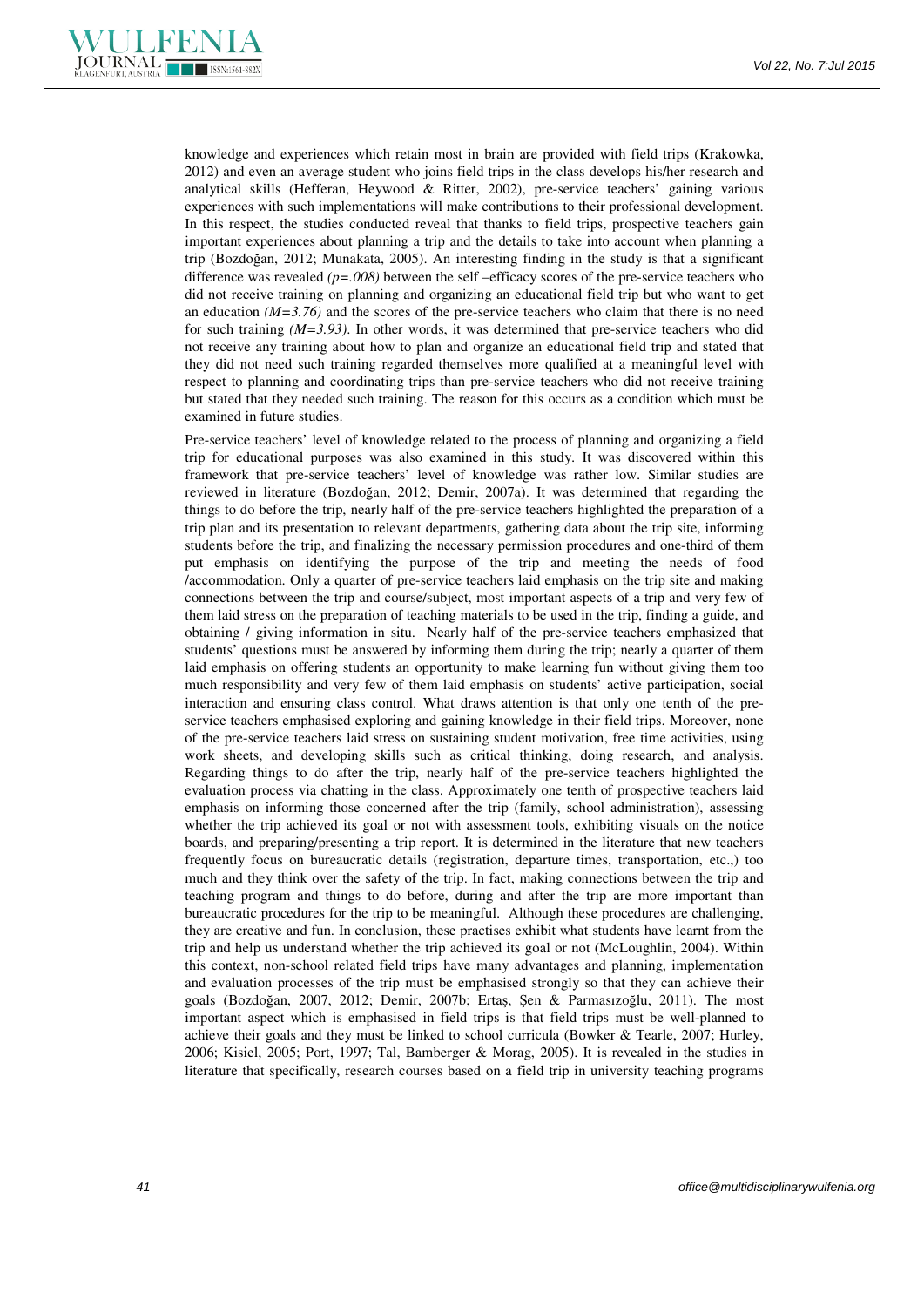

will foster pre-service teachers' motivation to do research, provide them opportunities to work collaboratively, develop their scientific skills and provide feeling of self-confidence in their professional life (Bozdoğan, 2012; Hefferan, Heywood & Ritter, 2002; Tal, Bamberger & Morag, 2005).

The most interesting condition which draws attention in the study is that even though pre-service teachers who are graduates of department of biology regard themselves self-sufficient regarding planning and coordinating an educational field trip, their level of knowledge about planning and organizing an educational field trip is rather low. In other words, pre-service teachers with low level of knowledge about planning and coordinating an educational field trip consider themselves self-sufficient in terms of organizing trips. This contradiction may be an interesting topic which needs to be explored for future studies.

Multiple data are required for a detailed investigation of field trip implementations in our country. For that purpose, data which will be obtained from different samplings composed of teachers and pre-service teachers will make contributions to the detailed examination of the situation.

#### **6. References**

- Anderson, D. & Lucas, K. B. (1997). The effectiveness of orienting students to the physical features of a science museum prior to visitation. *Research in Science Education, 27*, 485 – 495.
- Bowker, R. & Tearle, P. (2007). Gardening as a learning environment: A study of children's perceptions and understanding of school gardens as part of an international project. *Learning Environments Research, 10* (2), 83-100.
- Bowker, R. (2004). Children's perceptions of plants following their visit to the Eden Project*. Research in Science and Technological Education. 22*(2), 227-243.
- Bozdoğan, A. E. & Demirbaş, M. (2006). Fen bilgisi öğretmen adaylarının bilim ve teknoloji müzelerinin fen öğretimine katkılarına ilişkin görüşleri*.* XV. Ulusal Eğitim Bilimleri Kongresi. Muğla Üniversitesi, (13-15 Eylül) Muğla, Türkiye.
- Bozdoğan, A. E. (2007). Role and Importance Of Science And Technology Museum in Education. Unpublished doctoral dissertation, Gazi University, Enstitude of Educational Science. Ankara, Turkey. (Unpublished Doktoral Dissertation).
- Bozdoğan, A. E. (2012). Eğitim amaçlı gezilerin planlanmasına ilişkin fen bilgisi öğretmen adaylarının uygulamaları: Altı farklı alan gezisinin değerlendirilmesi. *Kuram ve Uygulamada Eğitim Bilimleri, 12*(2), 1050-1072.
- Carr, M. S. (2004). Approaches to individual and joint inquiry: Variability in mother-child science museum exhibit explorations. University of Minnesota Institution. USA. (Unpublished Doktoral Dissertation).
- Cha, H. (2001) Collecting Planarians: A good choice for a field trip. Science Activities: *Classroom Projects and Curriculum Ideas, 37*(4), 33-37, DOI: 10.1080/00368120109603587.
- Clark, T. W. & Ashton, M. S. (1999). Field trips in natural resources professional education. *Journal of Sustainable Forestry. 8*(3-4), 181-197.
- Coughlin, P.K. (2010). Making field trips count: Collaborating for meaningful experiences. The Social Studies, 101(5), 200-210, DOI: 10.1080/00377990903498431.
- Crowley, K.; Callanan, M.A.; Jipson, J.L.; Galco, J.; Topping, K. & Shrager, J. (2001). Shared scientific thinking in everyday parent-child activity. *Science Education. 85,* 712-732.
- Çepni, S. (2012). *Araştırma ve Proje Çalışmalarına Giriş.* Celepler Matbaacılık, Trabzon.
- Demir, M. K. (2007a). Sınıf öğretmeni adaylarının gözlem gezisi yöntemine bakış açılarının incelenmesi. *Gazi Eğitim Fakültesi Dergisi, 27*(3), 83-98.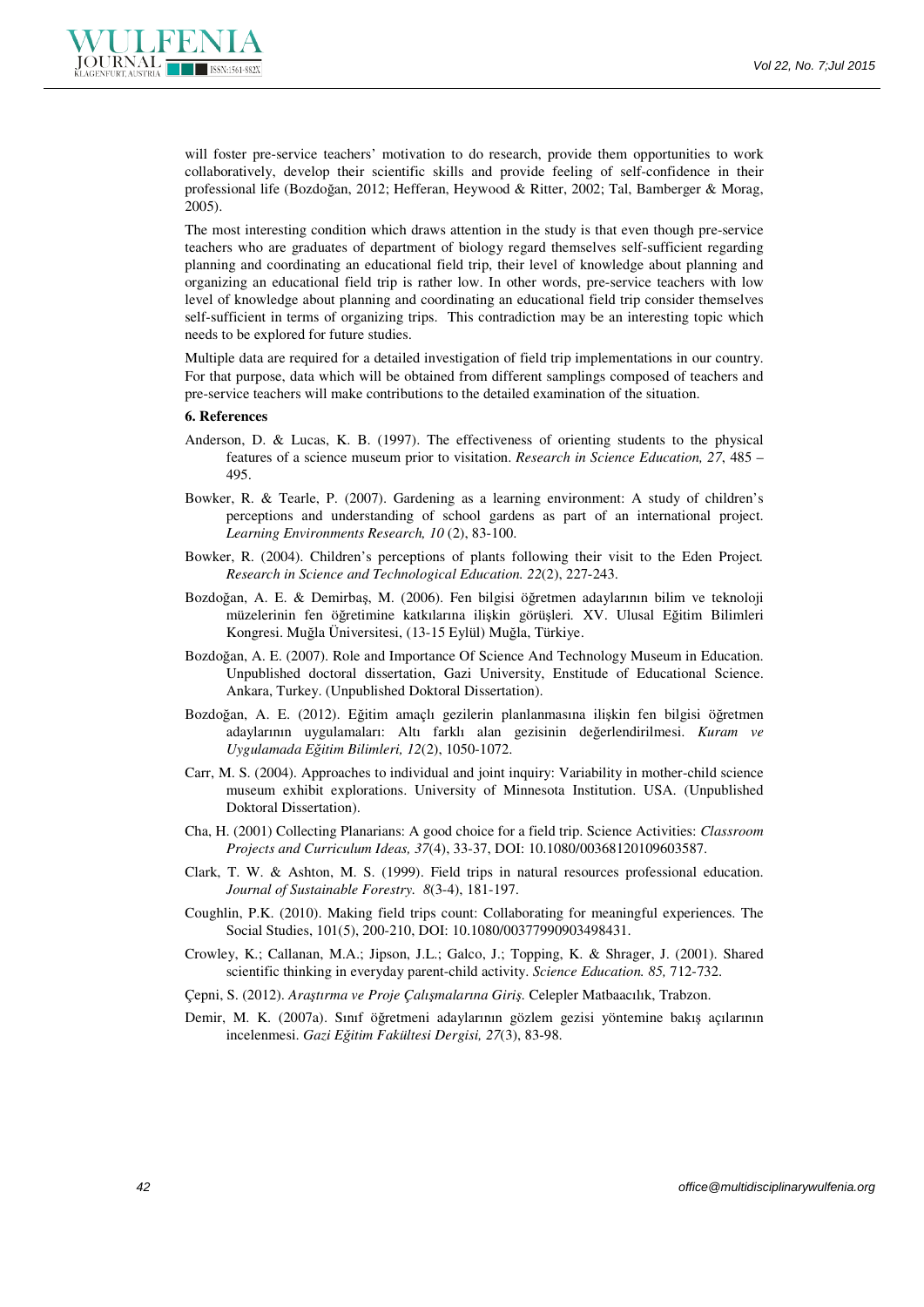

- Demir, M. K. (2007b). Sınıf öğretmenlerinin Hayat Bilgisi ve Sosyal Bilgiler derslerinde gözlem gezisi yöntemini uygulama durumları. *Türk Eğitim Bilimleri Dergisi, 5*(2), 323-341.
- DeWitt, J. & Storksdieck, M. (2008). A short review of school field trips: Key findings from the past and implications for the future. *Visitor Studies, 11*(2), 181-197.
- Ekeke, J.T.H. (2007). Relative effectiveness of expository and field trip methods of teaching on students' achievement in ecology. *International Journal of Science Education, 29*(5), 1869- 1889. DOI: 10.1080/09500690601101664.
- Ertaş, H.; Şen, A.İ. & Parmasızoğlu, A. (2011). Okul dışı bilimsel etkinliklerin 9. sınıf öğrencilerinin enerji konusunu günlük hayatla ilişkilendirme düzeyine etkisi. *Necatibey Eğitim Fakültesi Elektronik Fen ve Matematik Eğitimi Dergisi, 5*(2), 178-198.
- Goh, E. & Ritchie, B. (2011). Using the theory of planned behavior to understand student attitudes and constraints toward attending field trips. *Journal of Teaching in Travel & Tourism, 11*(2), 179-194. DOI: 10.1080/15313220.2011.575024.
- Griffin, J. & Symington, D. (1997). Moving from task-oriented to learning-oriented strategies on school excursions to museums. *Science Education, 81* (6), 763–779.
- Güleç, S, & Alkış, S. (2003). Sosyal Bilgiler öğretiminde müze gezilerinin iletişimsel boyutu*. Uludağ Üniversitesi, Eğitim Fakültesi Dergisi. 17*(1), 63-78.
- Hefferan, K. P. Heywood, N. C. & Ritter, M. E. (2002). Integrating field trips and classroom learning into a capstone undergraduate research experience. *Journal of Geography, 101*(5), 183-190. DOI: 10.1080/00221340208978498.
- Houser, C.; Brannstrom, C.; Quiring, S. M. & Lemmons, K. K. (2011). Study abroad field trip improves test performance through engagement and new social Networks. *Journal of Geography in Higher Education, 35*(4), 513-528. DOI:10.1080/03098265.2010. 551655.
- Hurley, M. (2006). Field trips as cognitive motivators for high level science learning. *American Biology Teacher, 68*(6), 61-66.
- Kete, R. & Horasan, Y. (2013). Öğretmen adaylarının uygulamalı (Doğa merkezli) Biyoloji derslerinde verimlilikleri. VI. Ulusal Lisansüstü Eğitim Sempozyumu Bildiriler Kitabı II, 85-90.
- Kisiel, J. F. (2005). Understanding elementary teacher motivations for science fieldtrips*. Science Education. 89,* 936-955.
- Krahenbuhl, K. (2014). Collaborative field trips: An opportunity to connect practice with pedagogy. *The Geography Teacher, 11*(1), 17-24. DOI:10.1080/19338341.2013. 854264.
- Krakowka, A. R. (2012). Field trips as valuable learning experiences in Geography courses. *Journal of Geography, 111*(6), 236-244. DOI: 10.1080/00221341.2012.707674.
- McKeown-Ice, R. (2000). Environmental education in the United States: A survey of preservice teacher education programs. *The Journal of Environmental Education, 32(*1), 4-11. DOI: 10.1080/00958960009598666.
- Mc-Lure, J. W. (1999). How to guide a field trip. *Science Activities: Classroom Projects and Curriculum Ideas, 36*(3), 3-3, DOI: 10.1080/00368129909601047.
- Miglietta, A. M.; Belmonte, G. & Boero, F. (2008). A summative evaluation of science learning: A case study of the Marine Biology Museum "Pietro Parenzan" (South East Italy). *Visitor Studies, 11*(2), 213- 219.
- Morag, O. & Tal, T. (2012). Assessing learning in the outdoors with the field trip in natural environments (FiNE) framework. *International Journal of Science Education, 34*(5), 745- 777. DOI: 10.1080/09500693.2011.599046.